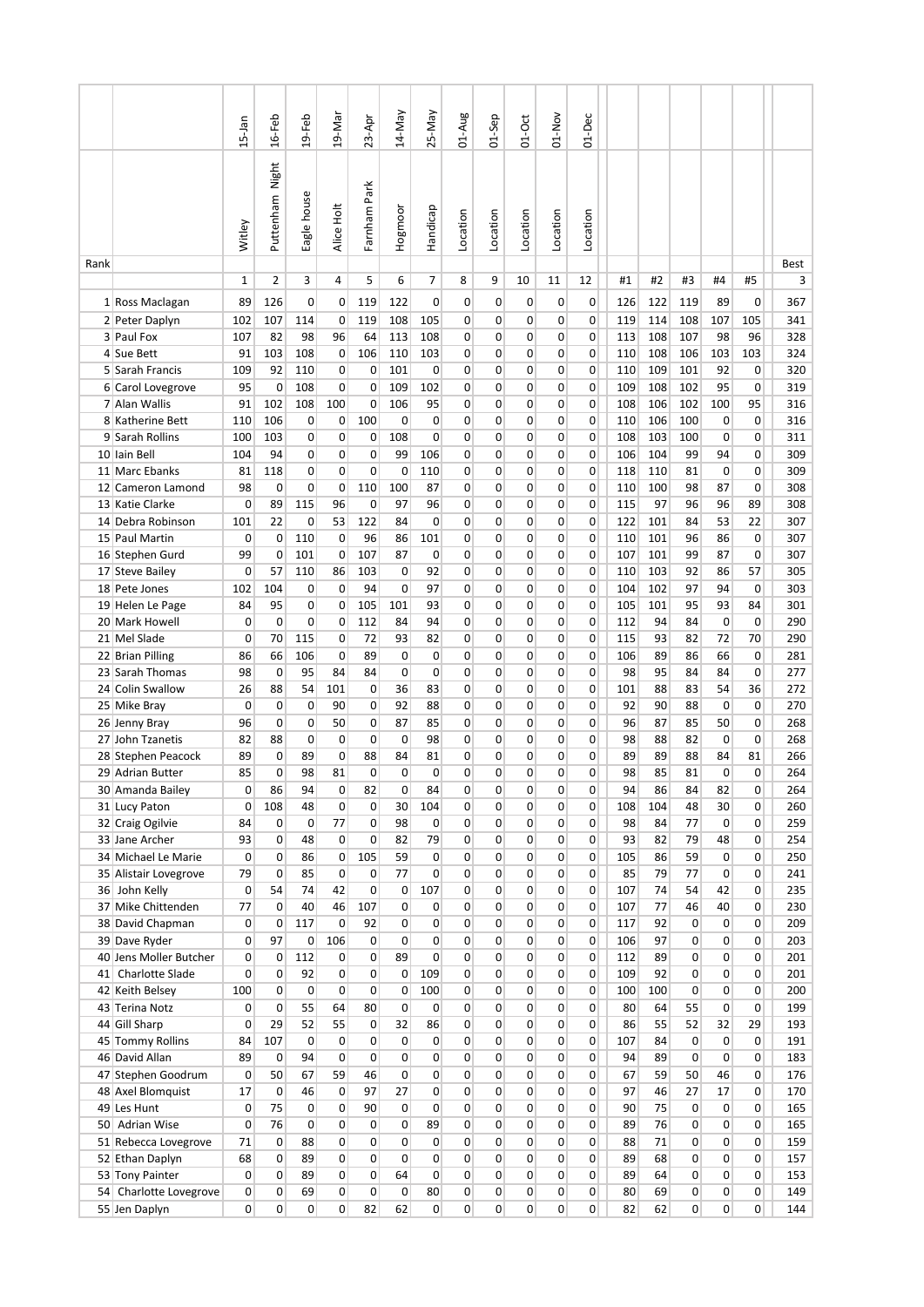| 56 Steve McKinley        | 0              | 0           | 109         | 0  | 0            | 0              | 0              | 0           | 0            | 0              | 0            | 0              | 109          | 0            | 0            | 0            | 0              | 109    |
|--------------------------|----------------|-------------|-------------|----|--------------|----------------|----------------|-------------|--------------|----------------|--------------|----------------|--------------|--------------|--------------|--------------|----------------|--------|
| 57 Jocie Hilton          | 0              | 108         | 0           | 0  | 0            | 0              | 0              | $\mathbf 0$ | 0            | 0              | 0            | 0              | 108          | 0            | 0            | 0            | 0              | 108    |
| 58 Frida Forshallen Good | 0              | 104         | $\mathbf 0$ | 0  | 0            | 0              | 0              | $\mathbf 0$ | 0            | 0              | 0            | 0              | 104          | 0            | 0            | 0            | 0              | 104    |
| 59 James Lyne            | $\Omega$       | 0           | 103         | 0  | 0            | 0              | 0              | 0           | 0            | 0              | 0            | 0              | 103          | 0            | 0            | 0            | 0              | 103    |
| 60 Frank Edge            | 100            | $\mathbf 0$ | $\mathbf 0$ | 0  | 0            | 0              | 0              | 0           | 0            | 0              | 0            | 0              | 100          | 0            | 0            | 0            | 0              | 100    |
| 61 Jon Darley            | 0              | $\Omega$    | $\mathbf 0$ | 0  | $\mathbf{0}$ | 0              | 99             | 0           | $\mathbf{0}$ | $\mathbf{0}$   | 0            | $\overline{0}$ | 99           | 0            | 0            | $\Omega$     | 0              | 99     |
| 62 Nick Cooper           | 0              | $\mathbf 0$ | $\mathbf 0$ | 0  | 99           | 0              | 0              | $\mathbf 0$ | 0            | 0              | 0            | $\overline{0}$ | 99           | 0            | 0            | 0            | 0              | 99     |
| 63 Martha Paton          | 0              | $\mathbf 0$ | 94          | 0  | 0            | 0              | 0              | $\mathbf 0$ | 0            | 0              | 0            | $\mathbf{0}$   | 94           | 0            | 0            | 0            | 0              | 94     |
| 64 Thomas Howell         | 0              | $\mathbf 0$ | $\Omega$    | 0  | 0            | 0              | 91             | 0           | 0            | 0              | 0            | 0              | 91           | $\Omega$     | 0            | 0            | 0              | 91     |
| 65 Matthew Grant         | 0              | $\mathbf 0$ | $\mathbf 0$ | 0  | 0            | 0              | 90             | $\mathbf 0$ | 0            | 0              | 0            | $\overline{0}$ | 90           | 0            | 0            | 0            | 0              | 90     |
| 66 Adam Hecquet          | 89             | 0           | $\mathbf 0$ | 0  | $\mathbf{0}$ | 0              | 0              | $\mathbf 0$ | $\mathbf{0}$ | $\mathbf{0}$   | 0            | $\overline{0}$ | 89           | 0            | 0            | 0            | 0              | 89     |
| 67 Malcolm Scott         | 0              | $\mathbf 0$ | $\mathbf 0$ | 0  | 0            | 89             | 0              | $\mathbf 0$ | 0            | 0              | 0            | $\overline{0}$ | 89           | 0            | 0            | 0            | 0              | 89     |
| 68 Jonathan Johns        | 0              | $\mathbf 0$ | 87          | 0  | $\mathbf{0}$ | 0              | 0              | $\mathbf 0$ | 0            | 0              | 0            | $\overline{0}$ | 87           | 0            | 0            | 0            | 0              | 87     |
| 69 Gary Cooles           | 0              | $\Omega$    | 86          | 0  | 0            | 0              | 0              | 0           | 0            | 0              | 0            | 0              | 86           | $\Omega$     | 0            | 0            | 0              | 86     |
| 70 Sue Cooles            | 0              | $\mathbf 0$ | 84          | 0  | $\Omega$     | 0              | 0              | $\mathbf 0$ | 0            | 0              | 0            | $\overline{0}$ | 84           | 0            | 0            | 0            | 0              | 84     |
| 71 Ian Watson            | 0              | $\mathbf 0$ | 80          | 0  | $\mathbf{0}$ | 0              | 0              | $\mathbf 0$ | $\mathbf{0}$ | $\mathbf{0}$   | 0            | $\overline{0}$ | 80           | 0            | 0            | $\mathbf{0}$ | 0              | 80     |
| 72 Vaughn Thomas         | 0              | $\mathbf 0$ | 72          | 0  | 0            | 0              | 0              | $\mathbf 0$ | 0            | 0              | 0            | $\overline{0}$ | 72           | 0            | 0            | 0            | 0              | 72     |
| 73 Charlie Beck          | 0              | $\mathbf 0$ | 72          | 0  | 0            | 0              | 0              | $\mathbf 0$ | 0            | 0              | 0            | $\overline{0}$ | 72           | 0            | 0            | 0            | 0              | 72     |
| 74 Tom Frost             | 71             | $\Omega$    | $\Omega$    | 0  | 0            | 0              | 0              | 0           | 0            | 0              | 0            | 0              | 71           | 0            | 0            | 0            | 0              | 71     |
| 75 Gemma Cooles          | 0              | 0           | 69          | 0  | 0            | 0              | 0              | 0           | 0            | 0              | 0            | $\overline{0}$ | 69           | 0            | 0            | 0            | 0              | 69     |
| 76 Gill Prowse           | 69             | 0           | $\mathbf 0$ | 0  | $\mathbf{0}$ | 0              | 0              | $\mathbf 0$ | $\mathbf{0}$ | $\mathbf{0}$   | 0            | $\overline{0}$ | 69           | 0            | $\mathbf{0}$ | $\mathbf{0}$ | 0              | 69     |
| 77 Jon Paton             | 0              | 0           | $\mathbf 0$ | 0  | 0            | 69             | 0              | $\mathbf 0$ | 0            | 0              | 0            | $\overline{0}$ | 69           | 0            | 0            | 0            | 0              | 69     |
| 78 Owen Le Page          | 0              | 0           | 68          | 0  | $\mathbf{0}$ | 0              | 0              | $\mathbf 0$ | 0            | 0              | 0            | $\overline{0}$ | 68           | 0            | 0            | 0            | 0              | 68     |
| 79 Diana Worthington     | 65             | $\mathbf 0$ | $\Omega$    | 0  | 0            | 0              | 0              | 0           | 0            | 0              | 0            | 0              | 65           | 0            | 0            | 0            | 0              | 65     |
|                          |                | 0           | $\mathbf 0$ | 0  | 0            | 0              | 0              | $\mathbf 0$ | 0            | 0              | 0            | $\overline{0}$ |              | 0            | 0            | 0            | 0              |        |
| 80 Laurence Townley      | 62             | 0           |             | 0  | $\mathbf{0}$ | 0              |                | $\mathbf 0$ | $\mathbf{0}$ | $\mathbf{0}$   | 0            | $\overline{0}$ | 62           |              | 0            | $\mathbf{0}$ | 0              | 62     |
| 81 David Lane            | 0              |             | 51          |    |              | 0              | 0              |             |              |                |              |                | 51           | 0            |              |              |                | 51     |
| 82 Simon Dunkley         | 0              | $\mathbf 0$ | $\mathbf 0$ | 49 | 0            |                | 0              | $\mathbf 0$ | 0            | 0              | 0            | $\overline{0}$ | 49           | 0            | 0            | 0            | 0              | 49     |
| 83 Hannah Gray           | 0              | $\mathbf 0$ | 46          | 0  | 0            | 0              | 0              | 0           | 0            | 0              | 0            | $\mathbf{0}$   | 46           | 0            | 0            | 0            | 0              | 46     |
| 84 Peter Smith           | 0              | $\Omega$    | $\Omega$    | 0  | 28           | 0              | 0              | 0           | 0            | 0              | 0            | 0              | 28           | 0            | 0            | $\Omega$     | 0              | 28     |
| 85 Abigail Bateman       | 0              | $\mathbf 0$ | $\mathbf 0$ | 0  | 0            | 0              | 0              | $\mathbf 0$ | 0            | 0              | 0            | 0              | 0            | 0            | 0            | 0            | 0              | 0      |
| 86 Aimee Darley          | 0              | 0           | 0           | 0  | 0            | 0              | 0              | $\mathbf 0$ | $\mathbf{0}$ | $\mathbf{0}$   | 0            | $\overline{0}$ | 0            | $\mathbf{0}$ | $\mathbf{0}$ | $\mathbf{0}$ | 0              | 0      |
| 87 Alex Radford          | 0              | 0           | $\mathbf 0$ | 0  | 0            | 0              | 0              | $\mathbf 0$ | 0            | 0              | 0            | 0              | 0            | 0            | 0            | 0            | 0              | 0      |
| 88 Christopher Ashende   | 0              | 0           | 0           | 0  | 0            | 0              | 0              | $\mathbf 0$ | 0            | 0              | 0            | 0              | $\mathbf 0$  | 0            | 0            | 0            | 0              | 0      |
| 89 David Roy             | 0              | $\Omega$    | $\Omega$    | 0  | 0            | 0              | 0              | 0           | 0            | 0              | 0            | 0              | $\mathbf 0$  | 0            | 0            | 0            | $\Omega$       | 0      |
| 90 David Thorpe          | 0              | 0           | $\mathbf 0$ | 0  | 0            | 0              | 0              | $\mathbf 0$ | 0            | 0              | 0            | 0              | 0            | 0            | 0            | 0            | 0              | 0      |
| 91 Frank Townley         | 0              | 0           | $\mathbf 0$ | 0  | $\mathbf{0}$ | 0              | 0              | $\mathbf 0$ | $\mathbf{0}$ | $\mathbf{0}$   | 0            | $\overline{0}$ | 0            | $\mathbf{0}$ | 0            | $\mathbf{0}$ | 0              | 0      |
| 92 Hamish Weir           | 0              | $\mathbf 0$ | $\mathbf 0$ | 0  | 0            | 0              | 0              | $\mathbf 0$ | 0            | 0              | 0            | 0              | $\mathbf 0$  | 0            | 0            | 0            | 0              | 0      |
| 93 Helen Ashenden        | 0              | 0           | $\mathbf 0$ | 0  | 0            | 0              | 0              | $\mathbf 0$ | 0            | 0              | 0            | 0              | $\mathbf 0$  | 0            | 0            | 0            | 0              | 0      |
| 94 Jon Magee             | 0              | 0           | 0           | 0  | 0            | 0              | 0              | 0           | 0            | 0              | 0            | 0              | $\mathbf 0$  | 0            | 0            | 0            | 0              | 0      |
| 95 Julie Leppard         | 0              | $\mathbf 0$ | $\mathbf 0$ | 0  | 0            | 0              | 0              | 0           | 0            | 0              | 0            | 0              | 0            | 0            | 0            | 0            | 0              | 0      |
| 96 Laura Barrett         | 0              | 0           | $\mathbf 0$ | 0  | 0            | 0              | 0              | 0           | 0            | $\mathbf{0}$   | 0            | 0              | $\mathbf 0$  | 0            | 0            | $\mathbf{0}$ | 0              | 0      |
| 97 Linda Cairns          | $\overline{0}$ | 0           | 0           | 0  | 0            | 0              | 0              | 0           | 0            | 0              | 0            | 0              | 0            | 0            | 0            | 0            | $\overline{0}$ | 0      |
| 98 Linda Radford         | 0              | $\mathbf 0$ | 0           | 0  | 0            | 0              | 0              | 0           | 0            | $\mathbf{0}$   | 0            | 0              | 0            | 0            | 0            | 0            | 0              | 0      |
| 99 Louie Malatesta       | 0              | 0           | 0           | 0  | $\mathbf{0}$ | 0              | 0              | 0           | $\mathbf{0}$ | $\mathbf{0}$   | 0            | 0              | 0            | 0            | $\mathbf{0}$ | 0            | $\overline{0}$ | 0      |
| 100 Marcus Bateman       | 0              | $\mathbf 0$ | $\mathbf 0$ | 0  | $\mathbf{0}$ | 0              | 0              | $\mathbf 0$ | $\mathbf{0}$ | 0              | 0            | $\overline{0}$ | 0            | 0            | 0            | 0            | 0              | 0      |
| 101 Martin Jackson       | 0              | 0           | $\mathbf 0$ | 0  | $\mathbf{0}$ | $\overline{0}$ | 0              | $\mathbf 0$ | $\mathbf{0}$ | $\mathbf{0}$   | 0            | $\overline{0}$ | 0            | $\mathbf{0}$ | $\mathbf{0}$ | $\mathbf{0}$ | 0              | 0      |
| 102 Martin Kensett       | 0              | 0           | $\mathbf 0$ | 0  | $\mathbf{0}$ | 0              | 0              | $\mathbf 0$ | $\mathbf{0}$ | $\mathbf{0}$   | 0            | $\overline{0}$ | 0            | 0            | $\mathbf{0}$ | $\mathbf{0}$ | 0              | 0      |
| 103 Maxine Dunn          | 0              | 0           | 0           | 0  | $\mathbf{0}$ | 0              | 0              | $\mathbf 0$ | $\mathbf{0}$ | $\mathbf{0}$   | 0            | 0              | 0            | 0            | $\mathbf{0}$ | $\mathbf{0}$ | 0              | 0      |
| 104 Megan Bett           | 0              | 0           | 0           | 0  | 0            | 0              | 0              | 0           | $\mathbf{0}$ | $\mathbf{0}$   | 0            | 0              | 0            | 0            | $\mathbf{0}$ | 0            | 0              | 0      |
| 105 Michael Dunbar       | 0              | 0           | $\mathbf 0$ | 0  | $\mathbf{0}$ | 0              | 0              | 0           | $\mathbf{0}$ | 0              | 0            | 0              | 0            | 0            | 0            | 0            | $\overline{0}$ | 0      |
| 106 Murray Weir          | 0              | 0           | $\mathbf 0$ | 0  | $\mathbf{0}$ | $\overline{0}$ | 0              | 0           | $\mathbf{0}$ | $\mathbf{0}$   | 0            | $\overline{0}$ | $\mathbf 0$  | $\mathbf{0}$ | $\mathbf{0}$ | $\mathbf{0}$ | $\overline{0}$ | 0      |
| 107 Nick Bennet          | 0              | 0           | $\mathbf 0$ | 0  | $\mathbf{0}$ | $\mathbf{0}$   | 0              | $\mathbf 0$ | $\mathbf{0}$ | $\mathbf{0}$   | 0            | $\overline{0}$ | 0            | 0            | $\mathbf{0}$ | $\mathbf{0}$ | 0              | 0      |
| 108 Ollie Smith          | 0              | $\mathbf 0$ | 0           | 0  | $\mathbf{0}$ | 0              | 0              | $\mathbf 0$ | $\mathbf{0}$ | $\mathbf{0}$   | 0            | $\overline{0}$ | 0            | 0            | $\mathbf{0}$ | $\mathbf{0}$ | 0              | 0      |
| 109 Owen Le Page         | 0              | 0           | $\mathbf 0$ | 0  | 0            | 0              | 0              | 0           | 0            | $\mathbf{0}$   | 0            | 0              | 0            | 0            | $\mathbf{0}$ | 0            | 0              | 0      |
| 110 Paul Emmerson        | 0              | $\mathbf 0$ | $\mathbf 0$ | 0  | 0            | 0              | 0              | 0           | $\mathbf{0}$ | 0              | 0            | $\overline{0}$ | 0            | 0            | 0            | 0            | 0              | 0      |
| 111 Philip Gristwood     | 0              | 0           | $\mathbf 0$ | 0  | $\mathbf{0}$ | $\overline{0}$ | 0              | 0           | $\mathbf{0}$ | $\mathbf{0}$   | 0            | $\overline{0}$ | 0            | $\mathbf{0}$ | $\mathbf{0}$ | $\mathbf{0}$ | 0              | 0      |
| 112 Phil Slingsby        | 0              | 0           | $\mathbf 0$ | 0  | $\mathbf{0}$ | $\mathbf{0}$   | 0              | $\mathbf 0$ | $\mathbf{0}$ | $\mathbf{0}$   | 0            | $\overline{0}$ | $\mathbf 0$  | 0            | $\mathbf{0}$ | $\mathbf{0}$ | 0              | 0      |
| 113 Philip Young         | 0              | 0           | 0           | 0  | $\mathbf{0}$ | 0              | 0              | $\mathbf 0$ | $\mathbf{0}$ | $\mathbf{0}$   | 0            | 0              | 0            | 0            | $\mathbf{0}$ | $\mathbf{0}$ | 0              | 0      |
| 114 Robert Cooke         | 0              | 0           | 0           | 0  | 0            | 0              | 0              | 0           | $\mathbf{0}$ | $\mathbf{0}$   | 0            | 0              | 0            | 0            | $\mathbf{0}$ | 0            | 0              | 0      |
| 115 Robert Leppard       | 0              | 0           | $\mathbf 0$ | 0  | $\mathbf{0}$ | 0              | 0              | 0           | $\mathbf{0}$ | 0              | 0            | 0              | $\mathbf 0$  | 0            | 0            | 0            | $\overline{0}$ | 0      |
| 116 Robert Thorpe        | 0              | 0           | $\mathbf 0$ | 0  | $\mathbf{0}$ | $\overline{0}$ | 0              | 0           | $\mathbf{0}$ | $\mathbf{0}$   | 0            | $\overline{0}$ | $\mathbf 0$  | $\mathbf{0}$ | $\mathbf{0}$ | $\mathbf{0}$ | $\overline{0}$ | 0      |
| 117 Sam Anderson         | 0              | 0           | $\mathbf 0$ | 0  | $\mathbf{0}$ | $\mathbf{0}$   | 0              | $\mathbf 0$ | $\mathbf{0}$ | $\mathbf{0}$   | 0            | $\overline{0}$ | 0            | 0            | $\mathbf{0}$ | $\mathbf{0}$ | 0              |        |
| 118 Sean Powers          | 0              | 0           | 0           | 0  | $\mathbf{0}$ | $\mathbf{0}$   | 0              | $\mathbf 0$ | $\mathbf{0}$ | $\mathbf{0}$   | 0            | $\overline{0}$ | 0            | 0            | $\mathbf{0}$ | $\mathbf{0}$ | 0              | 0<br>0 |
|                          | 0              | 0           | 0           | 0  | 0            | $\Omega$       | 0              | 0           | $\mathbf{0}$ | $\mathbf{0}$   | 0            | 0              | 0            | 0            | $\mathbf{0}$ | 0            | 0              | 0      |
| 119 Stephen Weir         |                |             |             |    | 0            | $\mathbf{0}$   |                |             |              |                | 0            |                |              |              |              |              | 0              |        |
| 120 Trish Wallis         | 0              | $\mathbf 0$ | $\mathbf 0$ | 0  |              |                | 0              | 0           | $\mathbf{0}$ | 0              |              | $\overline{0}$ | 0            | 0            | 0            | 0            |                | 0      |
| 121 Vanessa Thorpe       | 0              | 0           | 0           | 0  | 0            | 0              | 0              | 0           | 0            | $\mathbf{0}$   | 0            | $\overline{0}$ | $\mathbf{0}$ | 0            | $\mathbf{0}$ | $\mathbf{0}$ | $\overline{0}$ | 0      |
| 122 Vincent Townley      | $\overline{0}$ | 0           | 0           | 0  | 0            | 0              | $\overline{0}$ | $\mathbf 0$ | 0            | $\overline{0}$ | $\mathbf{0}$ | $\overline{0}$ | $\mathbf{0}$ | 0            | 0            | $\mathbf{0}$ | $\mathbf{0}$   | 0      |